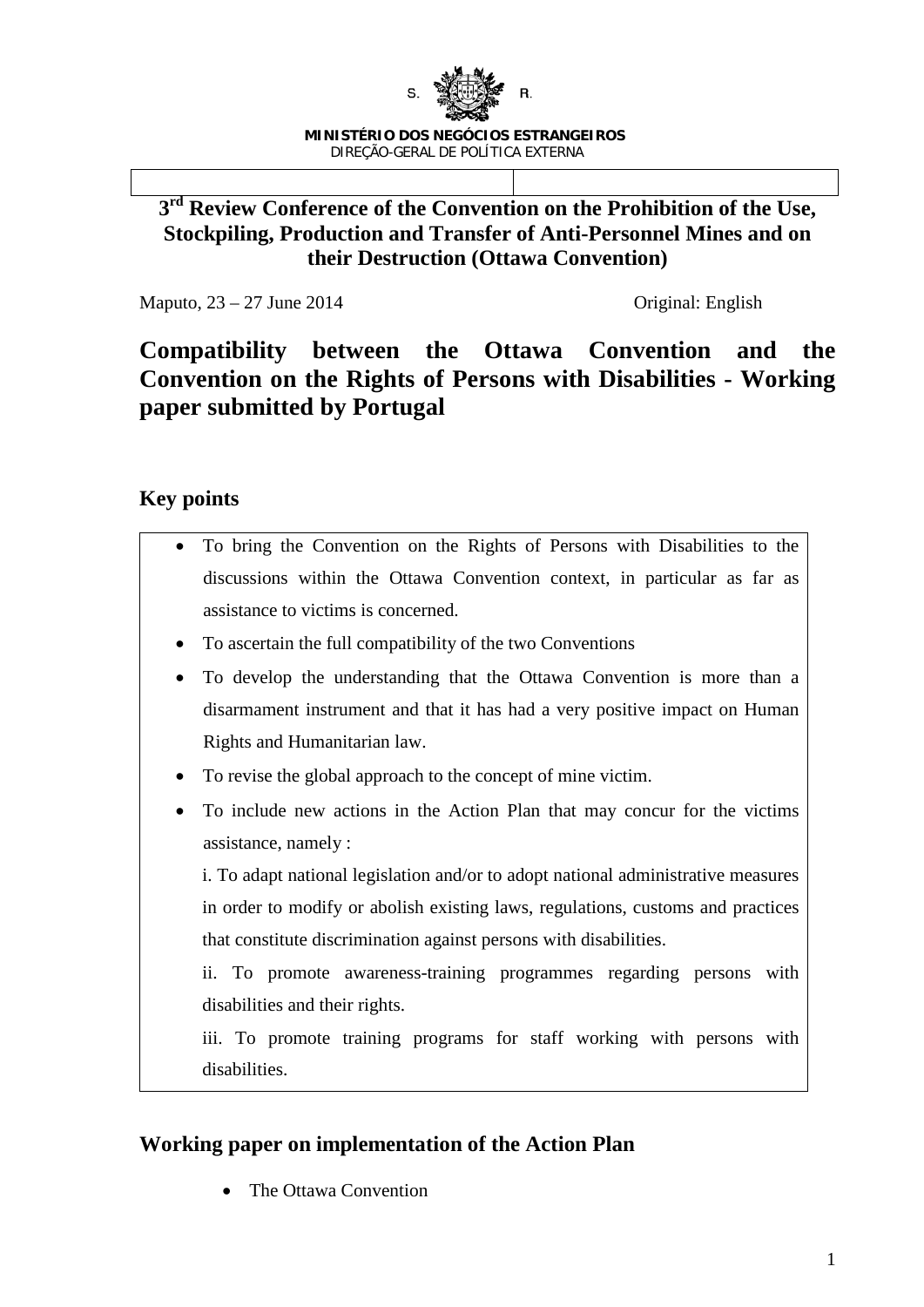

#### **MINISTÉRIO DOS NEGÓCIOS ESTRANGEIROS** DIREÇÃO-GERAL DE POLÍTICA EXTERNA

The Convention on the Prohibition of the Use, Stockpiling, Production and Transfer of Anti-Personnel Mines and on their Destruction (Ottawa Convention), signed in 1997 and entered into force in 1999, has currently 161 States Parties. Only one signatory has yet to ratify the Treaty.

Although a disarmament treaty at its origin, it should also be understood as a humanitarian law convention and a Human Rights treaty. The assessment of the Ottawa Convention regarding the notion of victim highlights the values of life, dignity and equality (namely in its article 6, n.3), thus clearly recalling us the 1949 Universal Declaration on Human Rights ("inherent dignity and of the equal and inalienable rights of all members of the human family"). Moreover, the Ottawa Convention is the first disarmament treaty in which states committed to provide "assistance for the care and rehabilitation, including the social and economic reintegration" (PP. 3 of the Ottawa Convention) to those people harmed.

• Data

According to the Landmine Monitor Report 2013, in 2012, 3628 people were victims of mines and other explosive remnants of war (ERW), of which 1066 were casualties and 2552 wounded. Out of those 3628, 1593 were victims of anti-personnel mines. The exact number of disabled people that have been affected by mines still needs to be confirmed. Gathering accurate reliable data thus remains the first goal in order to proceed in solid ground, and the collaboration of States must be strengthened. Furthermore, it must also be retained that disability caused by mines can happen within very different scenarios (eg. Peace/War; combatants/civilians).Therefore, disability, for the purposes of this working paper, should be mostly assessed based on its cause – the mine blast – and less on the circumstances of its occurrence.

**Injuries** 

In most of the cases, wounded, injured or disabled persons in consequence of mines blasts are affected for life and they need permanent and continuous medical care – whether physical or psychological, or both.

The pattern of injuries depends on the type of mine and whether the mine was designed to be placed under, on or near the ground or other surface area and to be exploded by the presence, proximity or contact of a person<sup>[1](#page-1-0)</sup> or was handled when it exploded. Each pattern has its different implications for the later forms of disability. The most severe wounds with which the victim might survive, and unfortunately these are the most common ones, result from buried blast mines. The injuries causing disability have an impact for life on the victims.

• Victim

The peculiarity of a personnel landmine is that it is a victim-activated device, which means that from the moment the device blasts-off it is very difficult that there is not a victim.

<span id="page-1-0"></span> $<sup>1</sup>$  Article 2, n. 2 of the Ottawa Convention.</sup>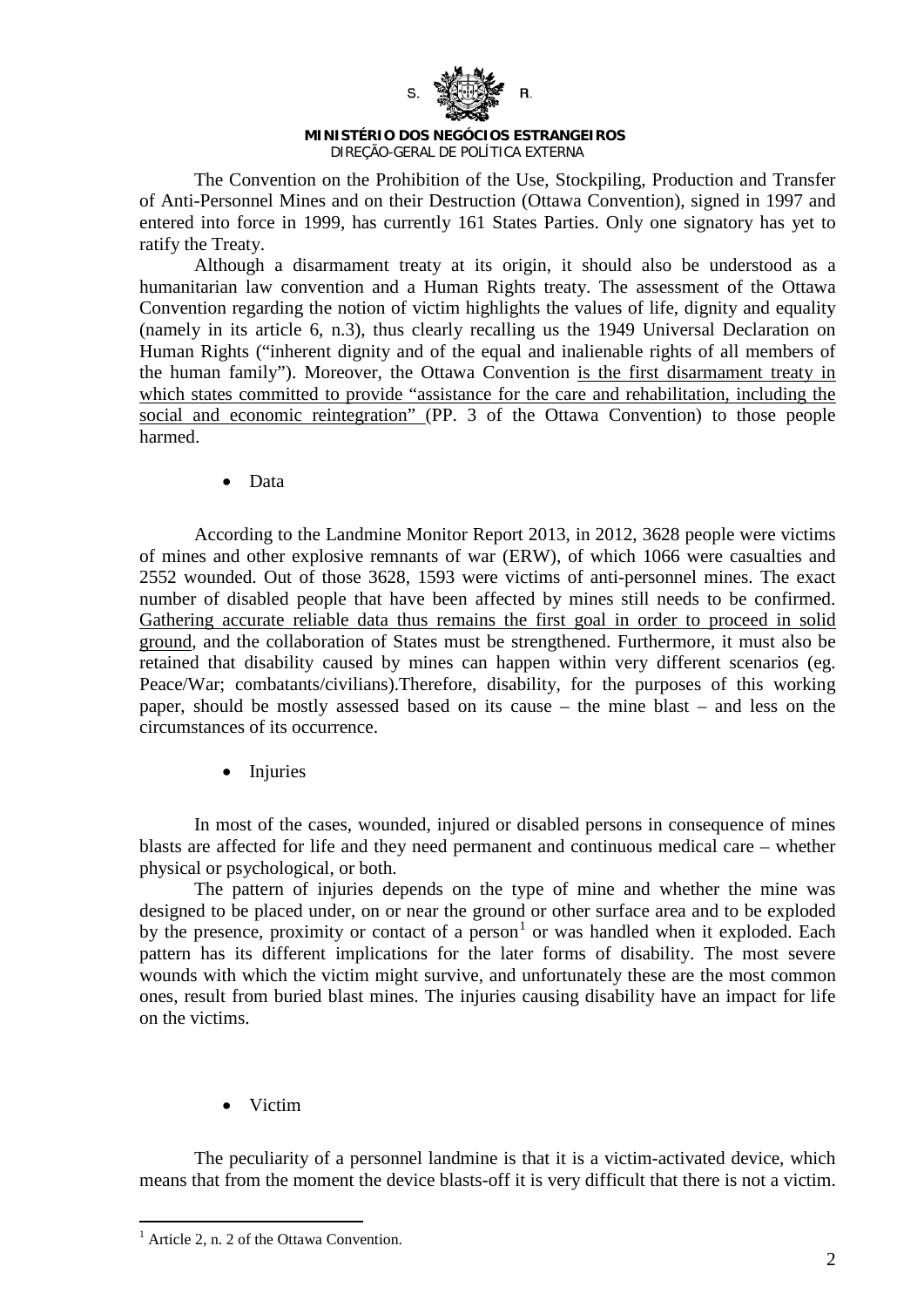

Victim is understood according to the definition in UNGA Resolution A/RES/60/147 of  $2006^2$  $2006^2$ .

• Complementarity

The Ottawa Convention should be taken in complementarity with other international instruments, as foreseen in action 65 of Cartagena Action Plan, namely the Convention of the Rights of Persons with Disabilities (CRPD), but always having in mind that the principle of complementarity is based on the compromise between the respect for the principle of state sovereignty<sup>[3](#page-2-1)</sup> and the respect for the principle of universal jurisdiction. The ownership of programs in support of mine victim assistance must remain primarily with the States, without prejudice to international and regional programs of action and cooperation.

• Convention on the Rights of Persons with Disabilities

The CRPD, signed in 2007, entered into force in 2008. It was signed by 158 States. Currently, 143 States are Parties to it. 122 States are Parties to both Conventions and there could be merit in importing into Ottawa's Convention Action Plans some of the aspects dealt with by the Convention on the Rights of Persons with Disabilities. It must be acknowledged that CRPD came to light 10 years later than the Ottawa Convention.

Of the countries with the largest numbers of survivors eight<sup>[4](#page-2-2)</sup> are Parties to both Conventions, whereas three<sup>[5](#page-2-3)</sup> are Party only to the CRPD. Angola is Party to the Ottawa Convention. Sri Lanka, Vietnam and Libya are Parties to neither.

Of the 29 countries with less than 5000 survivors from mine blasts, but more than a thousand, 13 States<sup>[6](#page-2-4)</sup> are Parties to both Conventions. Of this group,  $\sin^7$  $\sin^7$  are Parties only to the CRPD, and another six are Parties to the Ottawa Convention<sup>[8](#page-2-6)</sup>. Finally, Burundi, Lebanon and Palestine are Parties to neither Convention.

There seems to be some common ground on the assessment States make regarding the pertinence of both Conventions, even if they are originally rooted on two different segments of International Law.

<span id="page-2-0"></span><sup>&</sup>lt;sup>2</sup> Basic Principles and Guidelines on the Right to a Remedy and Reparation for Victims of Gross Violations of International Human Rights Law and International Humanitarian Law is also relevant: "[V]ictims are persons who individually or collectively suffered harm, including physical or mental injury, emotional suffering, economic loss or substantial impairment of their fundamental rights, through acts or omissions that constitute gross violations of international human rights law, or serious violations of international humanitarian law. Where appropriate, and in accordance with domestic law, the term "victim" also includes the immediate family or dependants of the direct victim and persons who have suffered harm in intervening to assist victims in distress or to prevent victimization.". This definition encompasses the definition achieved at the First Review Conference, "those individuals directly impacted by mines are a sub-group of larger communities of persons with injuries and disabilities." ("Review of the Operation and Status of the Convention on the Prohibition of the Use, Stockpiling, Production and Transfer of Anti-Personnel Mines and on Their Destruction 1999-2004", Part II of the *Final Report of the First Review Conference of the States Parties to the Convention on the Prohibition of the Use, Stockpiling, Production and Transfer of Anti-Personnel Mines and on Their Destruction*, 9 Feb. 2005).

<span id="page-2-1"></span> $3 \text{ As it is for the same number of freedom.}$  As it is foreseen in INMAS Guidelines, Guideline 02.10.

Afghanistan, Bosnia and Herzegovina, Cambodia, Colombia, Ethiopia, Iraq, Mozambique, and Turkey

<span id="page-2-3"></span><span id="page-2-2"></span> $5 \overline{\text{China}}$ , Iran and Lao PDR.

<span id="page-2-4"></span><sup>6</sup> Algeria, Croatia, El Salvador, Kenya, Kuwait, Nicaragua, Poland, Serbia, Sudan, Thailand, Uganda, Yemen, and Zimbabwe.

<sup>7</sup> Azerbaijan, Burma, India, Pakistan, Russian Federation, and the Republic of Korea.

<span id="page-2-6"></span><span id="page-2-5"></span><sup>8</sup> Chad, DR Congo, Eritrea, Guinea-Bissau, Somalia, and South Sudan.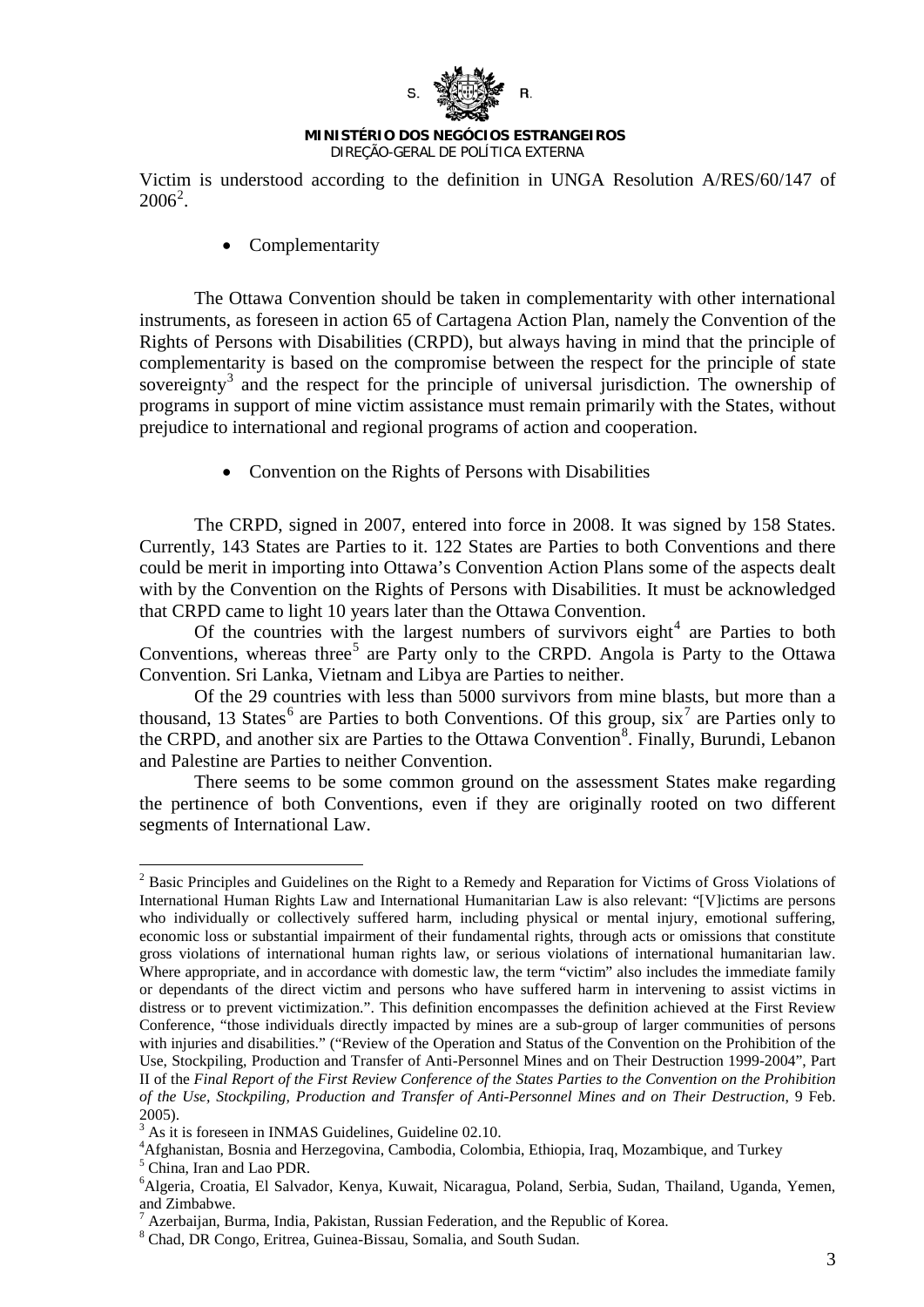

- 195 161 143 122 **Total number of CRPD** States Ottawa **Both** Convention parties **States** (including Holy States Parties See and Palestine)
- Comparison between the status of the two Conventions

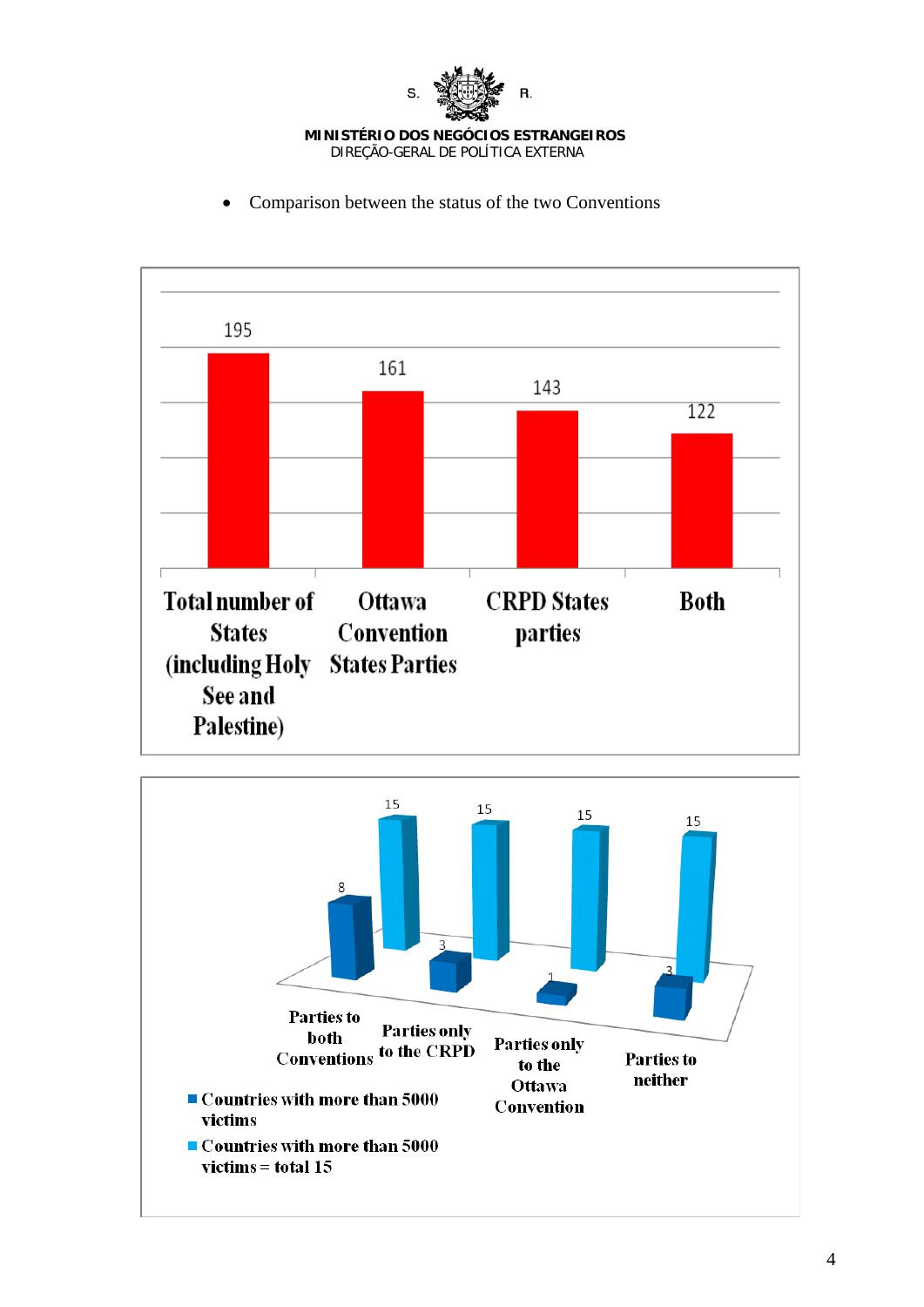

• Mines and disability

The Cartagena Action Plan<sup>[9](#page-4-0)</sup> endorsed some of the concerns consecrated in the Convention on the Rights of Persons with Disabilities, and Maputo Action Plan could develop them even further, namely by raising the issue of long term sustainability of medical support programs to mine victims and by ensuring that non-discrimination is explicitly and permanently uphold regarding mine victim $10$ .

The speech by the UN High Commissioner for Human Rights, Ms. Navi Pillay, who has strongly raised the issues of the two Conventions in December 2012 must be recalled here.

<span id="page-4-0"></span> <sup>9</sup> Cartagena Action Plan: "Action #29: Ensure the continued involvement and effective contribution in all relevant convention related activities by health, rehabilitation, social services, education, employment, gender and disability rights experts, including mine survivors, inter alia by supporting the inclusion of such expertise in their delegations"; Action #39: Support the national efforts of those States Parties with clearly demonstrated needs to develop their capacities to provide assistance to mine victims and other persons with disabilities by providing where possible multi-year financial, material or technical assistance in response to the priorities of the affected State to facilitate long-term planning, implementation and monitoring of victim assistance-related activities;

<span id="page-4-1"></span><sup>&</sup>lt;sup>10</sup> Cartagena action plan, para. 14 - States Parties are resolved not to discriminate against or among mine victims, or between mine survivors and other persons with disabilities, and to ensure that differences in treatment should only be based on medical, rehabilitative, psychological or socio-economic needs of the victims.